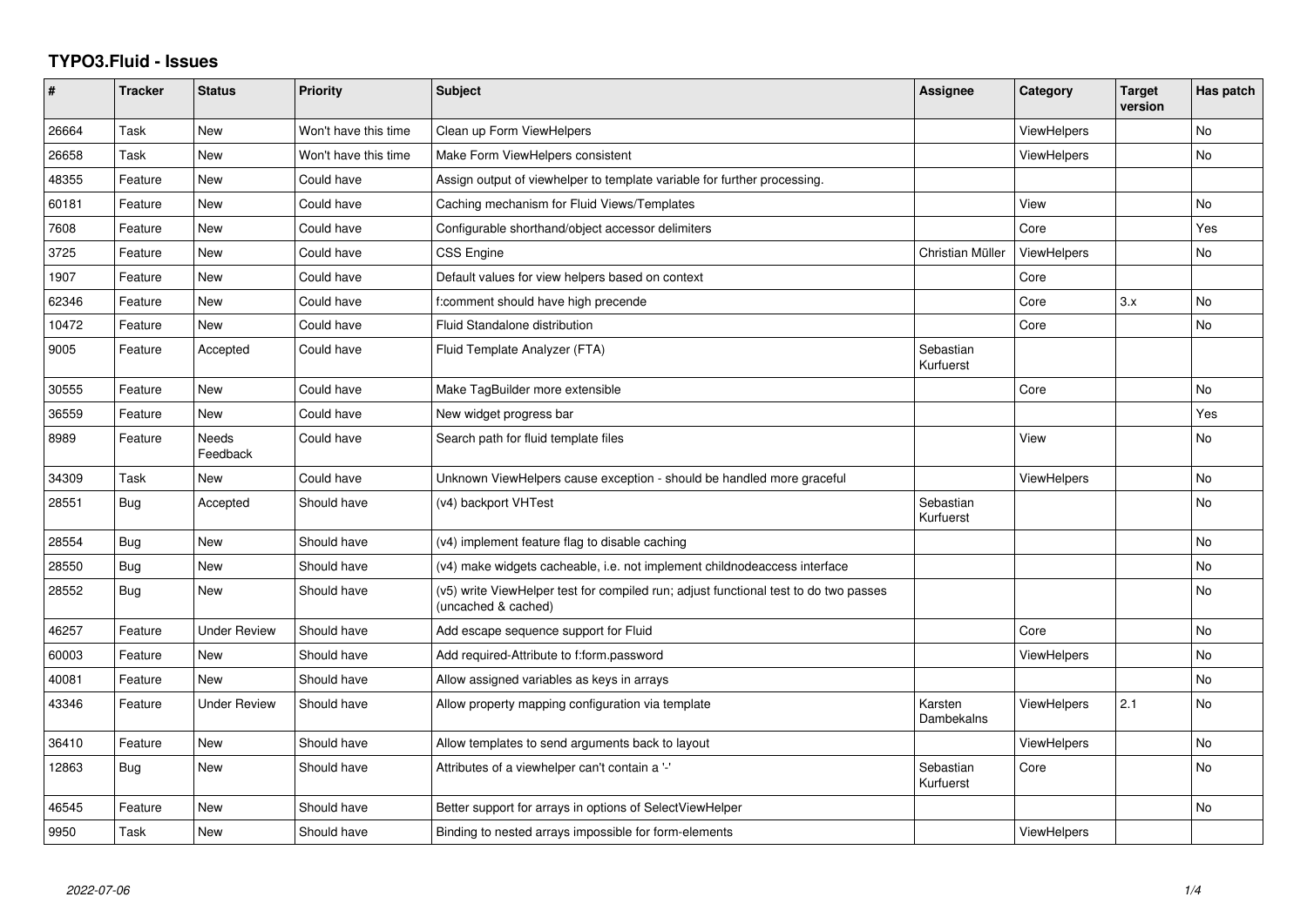| #     | <b>Tracker</b> | <b>Status</b>            | <b>Priority</b> | <b>Subject</b>                                                                                | Assignee                    | Category           | <b>Target</b><br>version | Has patch |
|-------|----------------|--------------------------|-----------------|-----------------------------------------------------------------------------------------------|-----------------------------|--------------------|--------------------------|-----------|
| 3291  | Feature        | Needs<br>Feedback        | Should have     | Cacheable viewhelpers                                                                         |                             |                    |                          | No        |
| 38130 | Feature        | <b>New</b>               | Should have     | Checkboxes and multiple select fields should have an assignable default value                 |                             |                    |                          | <b>No</b> |
| 36662 | <b>Bug</b>     | Needs<br>Feedback        | Should have     | Checked state isn't always correct when property is collection                                | Kevin Ulrich<br>Moschallski | <b>ViewHelpers</b> | 1.1.1                    | No        |
| 52640 | Feature        | <b>Under Review</b>      | Should have     | Create an UnlessViewHelper as opposite to the IfViewHelper                                    | Marc Neuhaus                |                    |                          | <b>No</b> |
| 30937 | <b>Bug</b>     | New                      | Should have     | CropViewHelper stringToTruncate can't be supplied so it can't be easily extended              |                             | <b>ViewHelpers</b> |                          | Yes       |
| 54284 | Bug            | New                      | Should have     | Default Option for Switch/Case VH                                                             |                             | <b>ViewHelpers</b> |                          | No        |
| 45345 | Feature        | <b>Needs</b><br>Feedback | Should have     | Easy to use comments for fluid that won't show in output                                      |                             |                    |                          |           |
| 46289 | Bug            | Needs<br>Feedback        | Should have     | Enable Escaping Interceptor in XML request format                                             |                             | View               | 2.0.1                    | No        |
| 13045 | Bug            | New                      | Should have     | Entity decode of strings are different between if-conditions and output of variable           |                             |                    |                          |           |
| 52536 | Bug            | <b>Under Review</b>      | Should have     | Errorclass not set if no property-attribute set                                               |                             |                    |                          |           |
| 45153 | Feature        | New                      | Should have     | f:be.menus.actionMenuItem - Detection of the current select option is insufficient            |                             |                    |                          | No        |
| 49600 | Bug            | New                      | Should have     | f:form tag shown as a HTML on frontend                                                        |                             | <b>ViewHelpers</b> |                          | No        |
| 58921 | Bug            | New                      | Should have     | f:form.* VHs crash if NOT inside f:form but followed by f:form                                |                             |                    |                          | No        |
| 31955 | Feature        | New                      | Should have     | f:uri.widget                                                                                  |                             | Widgets            |                          | No        |
| 37619 | Bug            | New                      | Should have     | Fatal Error when using variable in name attribute of Section ViewHelper                       |                             | <b>ViewHelpers</b> |                          | No        |
| 8648  | Bug            | New                      | Should have     | format.crop ViewHelper should support all features of the crop stdWrap function               |                             | <b>ViewHelpers</b> |                          | <b>No</b> |
| 58983 | <b>Bug</b>     | New                      | Should have     | format.date does not respect linebreaks and throws exception                                  |                             |                    |                          | No        |
| 47669 | Task           | New                      | Should have     | FormViewHelper does not define the default request method                                     |                             |                    |                          | No        |
| 58862 | Bug            | Needs<br>Feedback        | Should have     | FormViewHelper doesn't accept NULL as value for \$arguments                                   | <b>Bastian</b><br>Waidelich | <b>ViewHelpers</b> |                          | Yes       |
| 45394 | Task           | New                      | Should have     | Forwardport Unit test for standalone view                                                     |                             | View               |                          | No        |
| 32035 | Task           | New                      | Should have     | Improve fluid error messages                                                                  |                             | Core               |                          | Yes       |
| 4704  | Feature        | New                      | Should have     | Improve parsing exception messages                                                            |                             | Core               |                          |           |
| 28553 | <b>Bug</b>     | New                      | Should have     | improve XHProf test setup                                                                     |                             |                    |                          | No        |
| 56237 | Task           | New                      | Should have     | in-line (Condition)ViewHelpers should not evaluate on parsing                                 |                             |                    |                          | No        |
| 55008 | Bug            | Under Review             | Should have     | Interceptors should be used in Partials                                                       | Christian Müller            |                    |                          | No        |
| 37095 | Feature        | New                      | Should have     | It should be possible to set a different template on a Fluid TemplateView inside an<br>action | Christopher<br>Hlubek       |                    |                          | No        |
| 8491  | Task           | Needs<br>Feedback        | Should have     | link.action and uri.action differ in absolute argument                                        | Karsten<br>Dambekalns       | ViewHelpers        |                          | No        |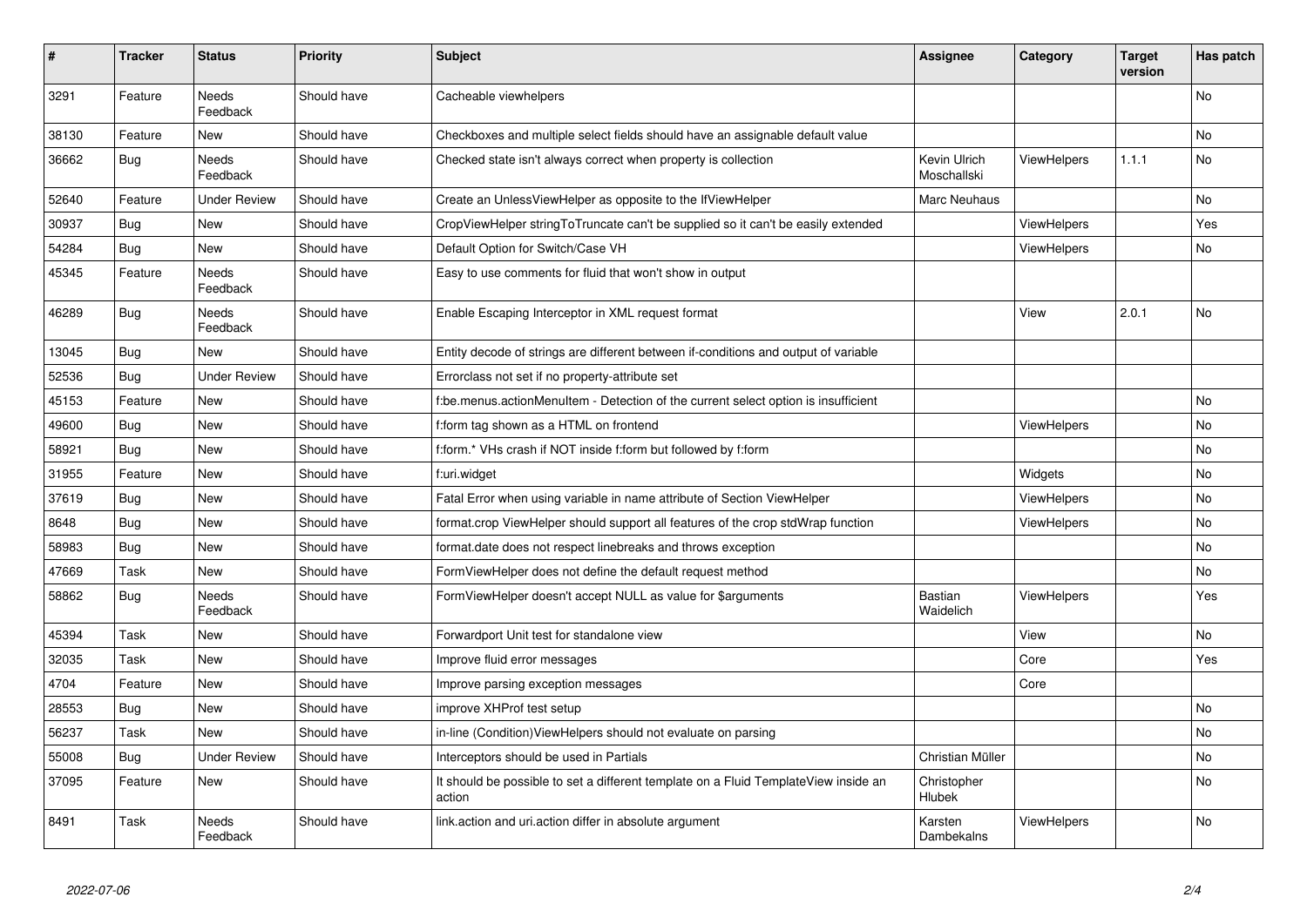| #     | <b>Tracker</b> | <b>Status</b>            | <b>Priority</b> | <b>Subject</b>                                                                                         | <b>Assignee</b>        | Category           | <b>Target</b><br>version | Has patch |
|-------|----------------|--------------------------|-----------------|--------------------------------------------------------------------------------------------------------|------------------------|--------------------|--------------------------|-----------|
| 33394 | Feature        | <b>Needs</b><br>Feedback | Should have     | Logical expression parser for BooleanNode                                                              | <b>Tobias Liebig</b>   | Core               |                          | <b>No</b> |
| 28549 | <b>Bug</b>     | New                      | Should have     | make widgets cacheable, i.e. not implement childnodeaccess interface                                   |                        |                    |                          | No        |
| 40998 | Bug            | <b>Under Review</b>      | Should have     | Missing parent request namespaces in form field name prefix                                            | Sebastian<br>Kurfuerst | ViewHelpers        | 1.1.1                    | No        |
| 42397 | Feature        | <b>New</b>               | Should have     | Missing viewhelper for general links                                                                   |                        |                    |                          | No        |
| 5933  | Feature        | Accepted                 | Should have     | Optional section rendering                                                                             | Sebastian<br>Kurfuerst | ViewHelpers        |                          | No        |
| 60271 | Feature        | New                      | Should have     | Paginate viewhelper, should also support arrays                                                        |                        |                    |                          | No        |
| 53806 | Bug            | <b>Under Review</b>      | Should have     | Paginate widget maximumNumberOfLinks rendering wrong number of links                                   | Bastian<br>Waidelich   | Widgets            |                          | No        |
| 36655 | Bug            | New                      | Should have     | <b>Pagination Links</b>                                                                                |                        | Widgets            |                          | No        |
| 34682 | Bug            | <b>Under Review</b>      | Should have     | Radio Button missing checked on validation error                                                       |                        | <b>ViewHelpers</b> |                          | No        |
| 39936 | Feature        | New                      | Should have     | registerTagAttribute should handle default values                                                      |                        | ViewHelpers        |                          | No        |
| 42743 | Task           | New                      | Should have     | Remove inline style for hidden form fields                                                             |                        |                    |                          | No        |
| 43071 | Task           | New                      | Should have     | Remove TOKENS for adding fallback teplates in B                                                        |                        |                    |                          | No        |
| 43072 | Task           | New                      | Should have     | Remove TOKENS for adding templates fallback in Backporter                                              |                        | View               |                          | No        |
| 54195 | Task           | New                      | Should have     | Rename and move FormViewHelper's errorClass value, currently 'f3-form-error'                           | Adrian Föder           | ViewHelpers        |                          | No        |
| 33215 | Feature        | New                      | Should have     | RFC: Dynamic values in ObjectAccess paths                                                              |                        |                    |                          | No        |
| 39990 | Bug            | New                      | Should have     | Same form twice in one template: hidden fields for empty values are only rendered<br>once              |                        | Core               |                          | No        |
| 49756 | Feature        | <b>Under Review</b>      | Should have     | Select values by array key in checkbox viewhelper                                                      |                        |                    |                          | <b>No</b> |
| 65424 | Bug            | <b>Under Review</b>      | Should have     | SelectViewHelper must respect option(Value Label)Field for arrays                                      |                        | ViewHelpers        |                          | No        |
| 44234 | Bug            | <b>Under Review</b>      | Should have     | selectViewHelper's sorting does not respect locale collation                                           |                        | ViewHelpers        | 2.1                      | No        |
| 46091 | Task           | Needs<br>Feedback        | Should have     | Show source file name and position on exceptions during parsing                                        |                        |                    |                          | No        |
| 9514  | Feature        | New                      | Should have     | Support explicit Array Arguments for ViewHelpers                                                       |                        |                    |                          |           |
| 52591 | Bug            | New                      | Should have     | The Pagination Widget broken for joined objects                                                        |                        |                    |                          | No        |
| 10911 | Task           | New                      | Should have     | Tx_Fluid_ViewHelpers_Form_AbstractFormViewHelper->renderHiddenIdentityField<br>should be more reliable |                        | ViewHelpers        |                          | No        |
| 3481  | Bug            | New                      | Should have     | Use ViewHelperVariableContainer in PostParseFacet                                                      |                        | Core               |                          | No        |
| 51277 | Feature        | New                      | Should have     | ViewHelper context should be aware of actual file occurrence                                           |                        |                    |                          | No        |
| 47006 | Bug            | <b>Under Review</b>      | Should have     | widget identifier are not unique                                                                       |                        |                    |                          | No        |
| 52419 | <b>Bug</b>     | New                      | Should have     | Wrong PHPDocs notation for default value inline f:translate viewhelper                                 |                        |                    | 2.0                      | No        |
| 50888 | Bug            | <b>Under Review</b>      | Should have     | WSOD by changing name of section and if Fluid caches are generated                                     |                        |                    |                          | No        |